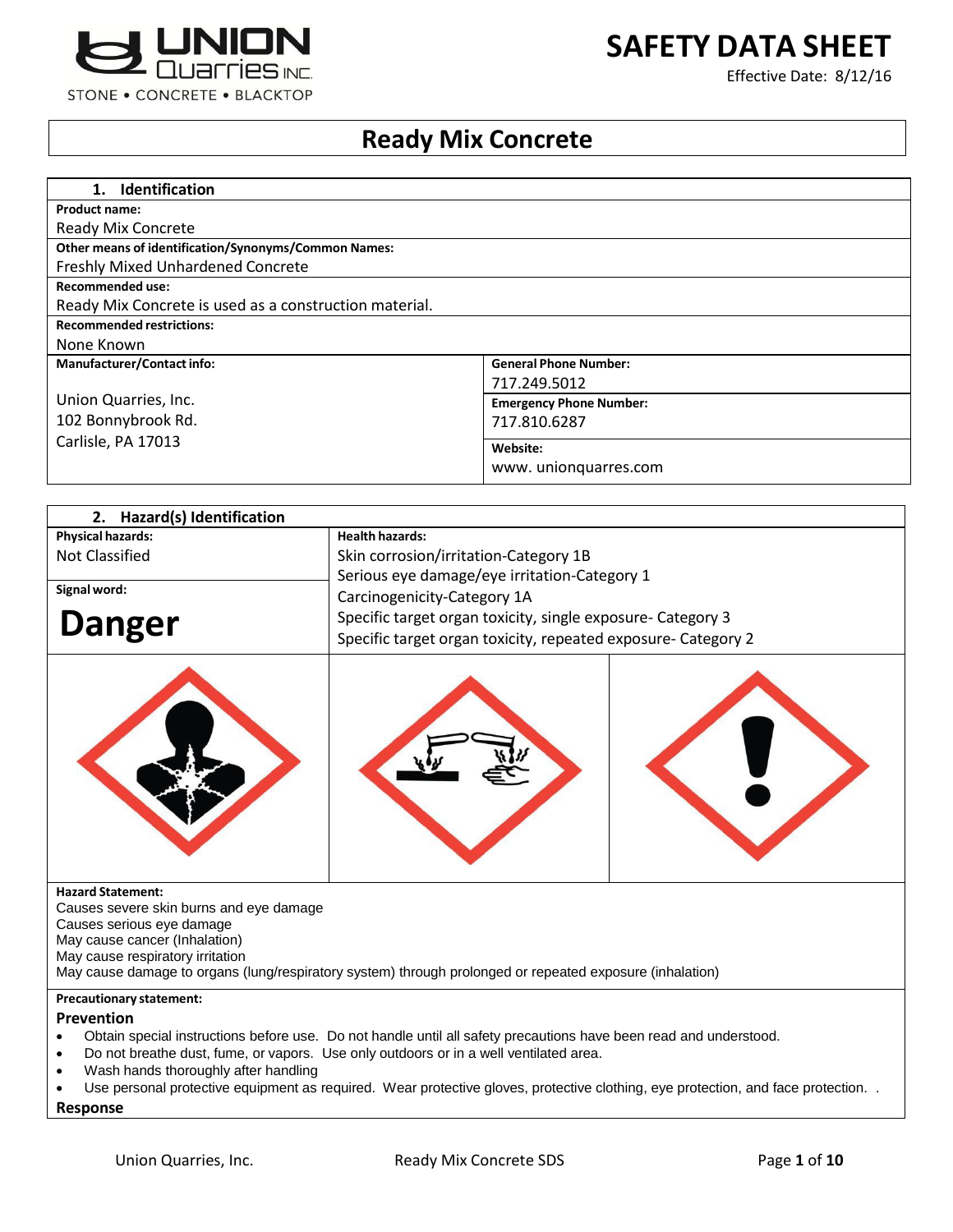- If exposed or concerned: Immediately call a Poison Center or doctor/physician. Get medical advice/attention
- Specific treatment (see the following information on this label)
- IF SWALLOWED: Rinse mouth Do NOT induce vomiting.
- IF ON SKIN (or hair): Remove/Take off immediately all contaminated clothing. Rinse cautiously with water for several minutes. Rinse skin with water/shower. If skin irritation occurs: Get medical advice/attention.
- IF INHALED: Remove victim to fresh air and keep at rest position comfortable for breathing.
- IF IN EYES: Rinse cautiously with water for several minutes. Remove contact lenses, if present and easy to do. Continue rinsing. Wash contaminated clothing before reuse.

## **Disposal**

Dispose of contents/container in accordance with all local, regional, national, and international regulations.

#### **Supplementalinformation:**

Ready mix concrete contains a naturally occurring mineral complex with varying quantities of quartz (crystalline silica). Respirable Crystalline Silica (RCS) may cause cancer. Hardened ready mix concrete may be subjected to various natural or mechanical forces that produce small particles (dust) which may contain respirable crystalline silica (particles less than 10 micrometers in aerodynamic diameter). Repeated inhalation of respirable crystalline silica (quartz) may cause lung cancer according to IARC, NTP; ACGIH states that it is a suspected cause of cancer.

| 3. Composition/information on ingredients               |                   |          |  |
|---------------------------------------------------------|-------------------|----------|--|
| <b>Chemical name</b>                                    | <b>CAS number</b> | %        |  |
| Aggregate (crushed stone, sand, gravel, expanded shale) | Mixture           | 60-95    |  |
| Quartz (crystalline silica)                             | 14808-60-7        | >1       |  |
| Hydraulic Cement(s)                                     | Mixture           | $3 - 20$ |  |
| Portland and/or Slag Cement                             | 65997-15-1        |          |  |
| Pozzolan                                                | Mixture           |          |  |
| Artificial Fly Ash                                      | 38131-74-8        |          |  |
| Natural Metakaolin and/or                               | 1332-58-7         |          |  |
| Silica Fume                                             | 69012-64-2        |          |  |
| Water                                                   | 7732-18-5         | $6 - 13$ |  |
|                                                         |                   | $0 - 11$ |  |

#### **4. First-aid measures**

**Inhalation:**

Dusts from hardened product may irritate the mouth, nose, throat and lungs. Remove person to fresh air. Dust in throat and nasal passages should clear spontaneously. Contact a physician if irritation persists or later develops.

**Eyes:**

Immediately flush eye(s) with plenty of clean water for at least 15 minutes, while holding the eyelid(s) open.

Occasionally lift the eyelid(s) to ensure thorough rinsing. Beyond flushing, do not attempt to remove material from eye(s). Contact a physician if irritation persists or later develops.

**Skin:**

Wash affected areas thoroughly with mild soap and fresh water. Contact a physician if irritation persists.

**Ingestion:**

If person is conscious do not induce vomiting. Give large quantity of water and get medical attention. Never attempt to make an unconscious person drink.

**Most important symptoms/effects, acute and delayed:**

Contact with wet product may result in chemical (caustic) burns and eye injury which may be progressive and could cause blindness. Wet product may result in chemical burns to the skin.

Dust may irritate the skin and respiratory tract. Breathing silica-containing dust for prolonged periods in the workplace can cause lung damage and a lung disease called silicosis. Symptoms of silicosis may include (but are not limited to) shortness of breath, difficulty breathing with or without exertion; coughing; diminished work capacity; diminished chest expansion; reduction of lung volume; right heart enlargement and/or failure.

**Indication of immediate medical attention and special treatment needed:**

Not all individuals with silicosis will exhibit symptoms of the disease. However, silicosis can be progressive, and symptoms can appear at any time, even years after exposures have ceased. Persons with silicosis have an increased risk of pulmonary tuberculosis infection.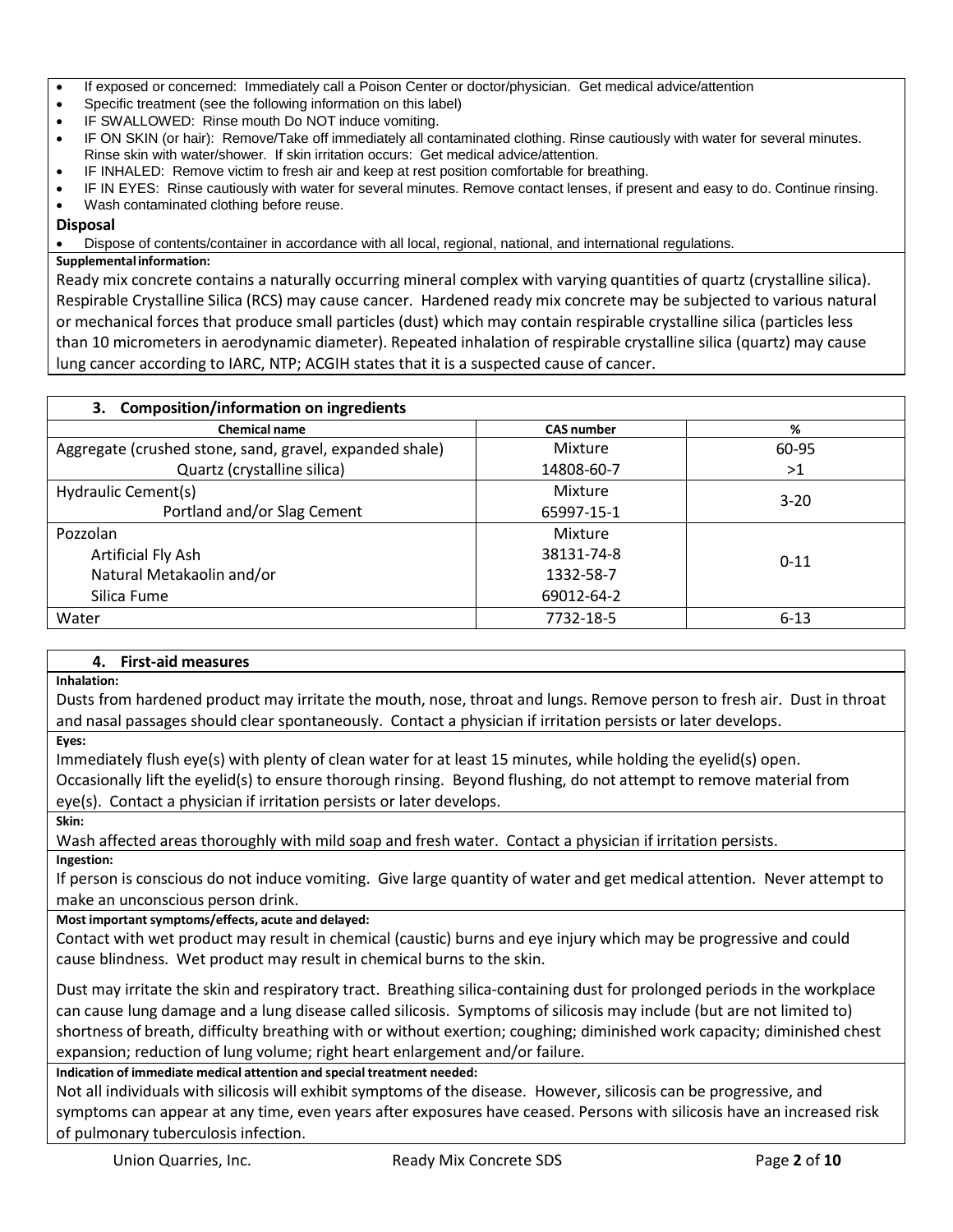#### **5. Fire-fighting measures**

**Suitable extinguishing media:**

This product is not flammable. Use fire-extinguishing media appropriate for surrounding materials.

**Unsuitable extinguishing media:**

None known.

**Specific hazards arising from the chemical:**

Contact with powerful oxidizing agents may cause fire and/or explosions (see section 10 of SDS).

**Special protective equipment and precautionsfor firefighters:**

Use protective equipment appropriate for surrounding materials.

**Fire-fighting equipment/instructions:**

No unusual fire or explosion hazards noted. Not a combustible dust.

**Specific methods:**

The presence of this material in a fire does not hinder the use of any standard extinguishing medium. Use extinguishing medium for surrounding fire.

## **6. Accidental release measures**

**Personal precautions, protective equipment and emergency procedures:**

Persons involved in cleanup processes should first observe precautions (as appropriate) identified in Section 8 of this SDS.

#### **Environmental precautions:**

Prevent from entering into sewers or drainage systems where it can harden and clog flow.

**Methods and materials for containment and cleaning up:**

Wet product should be removed from roads or other surfaces where it may interfere with traffic. If hardened material is spilled and dust is generated, cleanup personnel may be exposed to respirable crystalline silica. Do not dry sweep or use compressed air for clean-up. Wetting of spilled material and/or use of respiratory protective equipment may be necessary.

#### **7. Handling and storage**

**Precautions forsafe handling:**

Respirable crystalline silica-containing dust may be generated during processing, handling, and storage. Use personal protection and controls identified in Section 8 of this MSDS as appropriate.

**Conditionsforsafe storage, including any incompatibilities:**

Do not store near food, beverages, or smoking materials.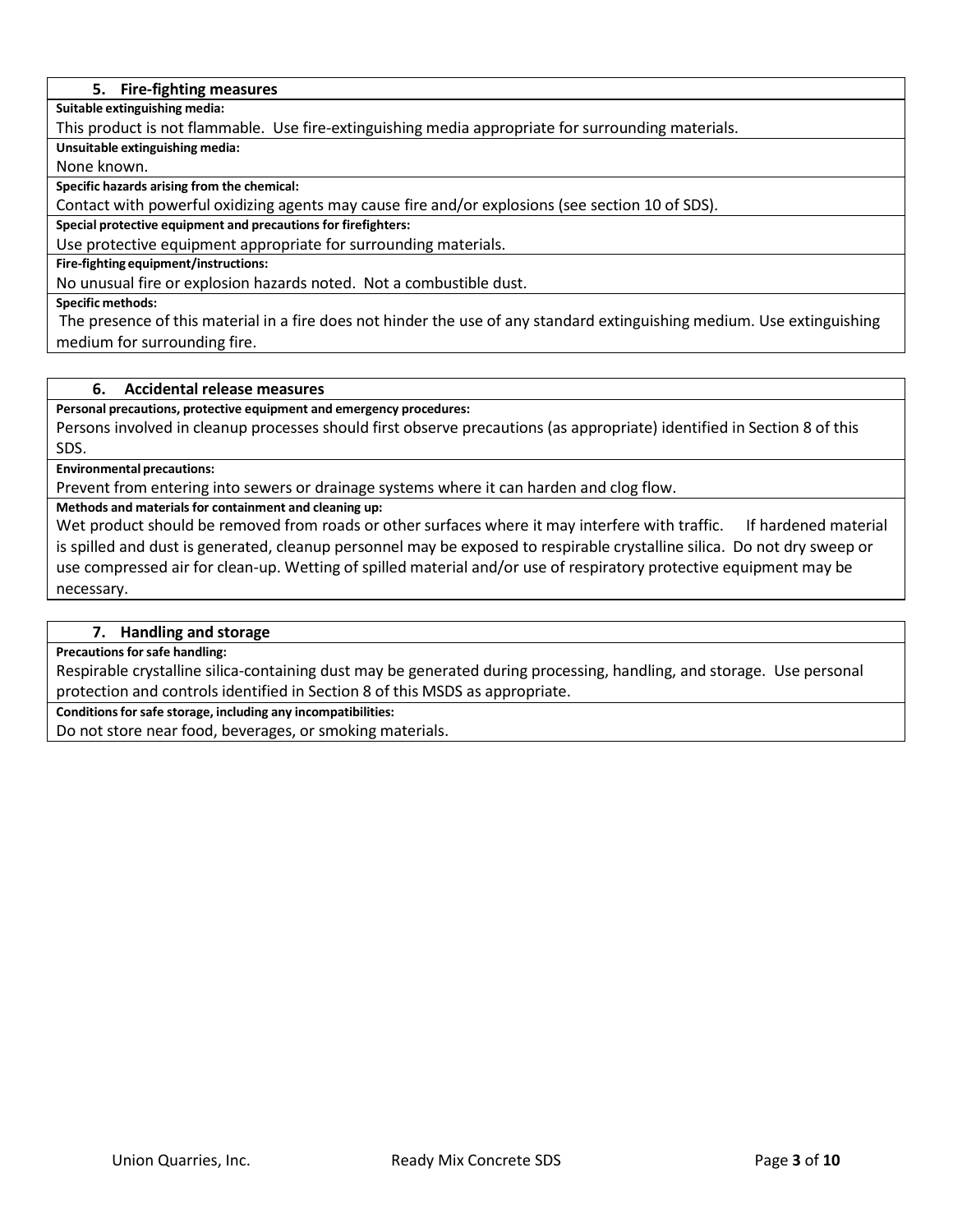## **8. Exposure controls/personal protection**

#### **Legend:**

NE = Not Established; PEL = Permissible Exposure Limit; TLV = Threshold Limit Value; REL = Recommended Exposure Limit; OSHA = Occupational Safety and Health Administration; MSHA = Mine Safety and Health Administration; NIOSH = National Institute for Occupational Safety and Health; ACGIH = American Conference of Governmental Industrial Hygienists

|                                        | <b>OSHA/MSHA</b>                                 | <b>ACGIH</b>                               | <b>NIOSH</b>                              |
|----------------------------------------|--------------------------------------------------|--------------------------------------------|-------------------------------------------|
| Component                              | <b>PEL</b>                                       | <b>TLV</b>                                 | <b>REL</b>                                |
| <b>Portland Cement</b>                 | 15 mg/m <sup>3</sup> (total dust)                | 10 mg/m <sup>3</sup> (respirable fraction) | 10 mg/m $3$ (total dust)                  |
|                                        | 5 mg/m <sup>3</sup> (respirable fraction)        |                                            | 5 mg/m <sup>3</sup> (respirable fraction) |
|                                        |                                                  |                                            |                                           |
| Respirable dust containing silica      | 10 mg/m <sup>3</sup> $\div$ (%silica + 2)        | Use Respirable Silica TLV                  | Use Respirable Silica TLV                 |
|                                        |                                                  |                                            |                                           |
| Total dust containing silica           | OSHA: 30 mg/m <sup>3</sup> ÷ (% silica + 2)      | <b>NE</b>                                  | <b>NE</b>                                 |
|                                        | MSHA: 30 mg/m <sup>3</sup> $\div$ (% silica + 3) |                                            |                                           |
| Respirable Crystalline Silica (quartz) |                                                  | $0.025$ mg/m <sup>3</sup>                  | 0.05 mg/m <sup>3</sup>                    |
|                                        | NE - Use respirable dust PEL                     |                                            |                                           |
| Respirable Tridymite and Cristobalite  | 1/2 of OSHA and MSHA                             | $0.025$ mg/m <sup>3</sup>                  | $0.05 \text{ mg/m}^3$                     |
| (other forms of crystalline silica)    | respirable dust PEL                              |                                            |                                           |
|                                        |                                                  |                                            |                                           |
| Amorphous Silica                       | 20 mppcf                                         | <b>NE</b>                                  | 6 mg/m $3$                                |
|                                        | (80 mg/m3/percent silica)                        |                                            |                                           |
|                                        |                                                  |                                            |                                           |
| Iron Oxide                             | 10 mg/m $3$                                      | 5 mg/m <sup>3</sup> (respirable fraction)  | 5 mg/m <sup>3</sup> (respirable fraction) |
|                                        |                                                  |                                            |                                           |
| Magnesium Oxide                        | 15 mg/m <sup>3</sup> (total dust)                | 10<br>(inhalable fraction)                 | <b>NE</b>                                 |
| Aluminum Oxide                         |                                                  | 10 mg/m <sup>3</sup> (total dust)          |                                           |
|                                        | 15 mg/m <sup>3</sup> (total dust)                |                                            | 15 mg/m <sup>3</sup> (total dust)         |
|                                        | 5 mg/m <sup>3</sup> (Respirable)                 |                                            | 5 mg/m <sup>3</sup> (Respirable)          |
| Manganese Oxide                        | 5 mg/m <sup>3</sup> (as Mn)                      | 0.2 mg/m <sup>3</sup> (as Mn)              | 1 mg/m $3$                                |
|                                        |                                                  |                                            |                                           |
| Particulates Not Otherwise Classified  | 15 mg/m <sup>3</sup> (total dust)                | 10 mg/m <sup>3</sup> (inhalable fraction)  | <b>NE</b>                                 |
|                                        | 5<br>(respirable fraction)                       | 3 mg/m <sup>3</sup> (respirable fraction)  |                                           |

#### **Exposure Guidelines:**

Respirable dust and quartz levels should be monitored regularly to determine worker exposure levels. Exposure levels in excess of allowable exposure limits should be reduced by all feasible engineering controls, including (but not limited to) wet suppression, ventilation, process enclosure, and enclosed employee workstations.

#### **Engineering Controls:**

Ordinarily not required when working with wet product. Activities that generate dust from hardened product require the use of general ventilation, local exhaust, and/or wet suppression methods adequate to maintain exposures below appropriate exposure limits.

#### **Eye Protection:**

Safety glasses with side shields should be worn as minimum protection. Goggles or face shield should be worn where splashing is possible. Dust goggles should be worn when excessively (visible) dusty conditions are present or are anticipated due to working with hardened product.

## **Skin Protection (Protective Gloves/Clothing):**

Waterproof gloves, rubber boots, and clothing sufficient to protect skin from contact with wet product should be worn. Clothing saturated from contact with wet product should be removed promptly to prevent continued contact with skin. As a precaution, wash hands thoroughly before eating, smoking, and using toilet facilities. After working with product, workers should clean their skin with soap and water. Clean clothing should be worn after showering.

#### **Respiratory Protection:**

Ordinarily not required when working with wet product. Activities that generate dust from hardened dry product require the use of a NIOSH approved dust respirator for the exposure circumstances involved (See NIOSH Respirator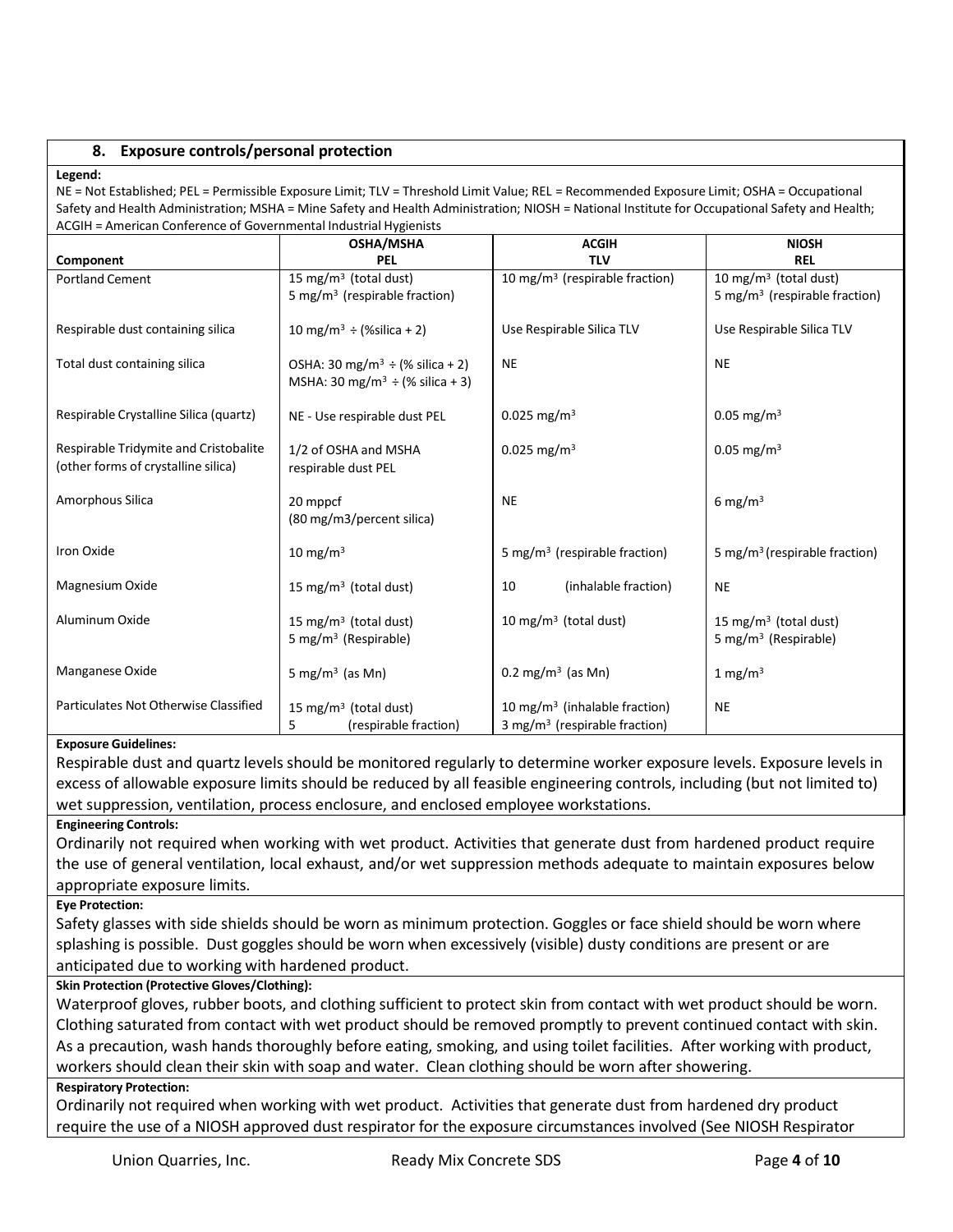Selection Guide). The need for respiratory protection should be evaluated by a qualified safety and health professional. Activities that generate dust require the use of an appropriate dust respirator where dust levels exceed or are likely to exceed allowable exposure limits. For respirable silica levels that exceed or are likely to exceed an 8 hr Time Weighted Average (TWA) of 0.5 mg/m<sup>3</sup>, a high efficiency particulate filter respirator must be worn at a minimum; however, if respirable silica levels exceed or are likely to exceed an 8 hr TWA of 5.0 mg/m<sup>3</sup> a positive pressure, full face respirator or equivalent is required. Respirator use must comply with applicable MSHA (42 CFR 84) or OSHA (29 CFR 1910.134 ) standards, which include provisions for a user training program, respirator inspection, repair and cleaning, respirator fit testing, medical surveillance and other requirements.

# **9. Physical and chemical properties**

| Appearance:                                |                                          |                                               |
|--------------------------------------------|------------------------------------------|-----------------------------------------------|
| Gray, plastic, flowable, granular mixture. |                                          |                                               |
| Odor:                                      | PH:                                      | Decomposition temperature:                    |
| Faint, characteristic cement odor.         | Approximately 12                         | Not applicable                                |
| Melting point/freezing point:              | Initial boiling point and boiling range: | Flash point:                                  |
| Not applicable                             | Not applicable                           | Non-combustible                               |
| <b>Evaporation rate:</b>                   | Flammability:                            | Upper/lower flammability or explosive limits: |
| Not applicable                             | Not applicable                           | Not applicable                                |
| Vapor pressure:                            | <b>Relative density:</b>                 | Solubility:                                   |
| Not applicable                             | Not applicable                           | $0.1 - 1\%$                                   |
| Partition coefficient: n-octanol/water.    | <b>Autoignition temperature:</b>         | Specific Gravity (H2O = $1$ ):                |
| Not applicable                             | Not applicable                           | $1.7 - 3.0$                                   |

## **10. Stability and reactivity**

**Reactivity:**

Not reactive under normal use.

**Chemical stability:** 

Stable under normal temperatures and pressures.

**Possibility of hazardous reactions:** 

None under normal use.

**Conditions to avoid (e.g., static discharge, shock or vibration):** 

Contact with incompatible materials should be avoided (see below). See Sections 5 and 7 for additional information. **Incompatible materials:**

Fresh concrete is caustic (pH approximately 12) and could react with strong acids. Silica reacts violently with powerful oxidizing agents such as fluorine, boron trifluoride, chlorine trifluoride, manganese trifluoride, and oxygen difluoride yielding possible fire and/or explosions. Silica dissolves readily in hydrofluoric acid producing a corrosive gas - silicon tetrafluoride..

#### **Hazardous decomposition products:**

Silica-containing respirable dust particles may be generated. When heated, quartz is slowly transformed into tridymite (above 860°C/1580°F) and cristobalite (above 1470°C/2678°F). Both tridymite and cristobalite are other forms of crystalline silica.

# **11. Toxicological information**

**Primary Routes of Exposure:**

Inhalation and contact with the eyes and skin.

**Symptoms related to the physical, chemical, toxicological characteristics**

**Inhalation:**

Not expected to be a significant exposure route. Dusts from hardened product may irritate the mouth, nose, throat and lungs. Coughing, sneezing and shortness of breath may occur.

Symptoms of silicosis caused by chronic exposure to dust may include (but are not limited to) shortness of breath, difficulty breathing with or without exertion; coughing; diminished work capacity; diminished chest expansion; reduction of lung volume; right heart enlargement and/or failure. Persons with silicosis have an increased risk of pulmonary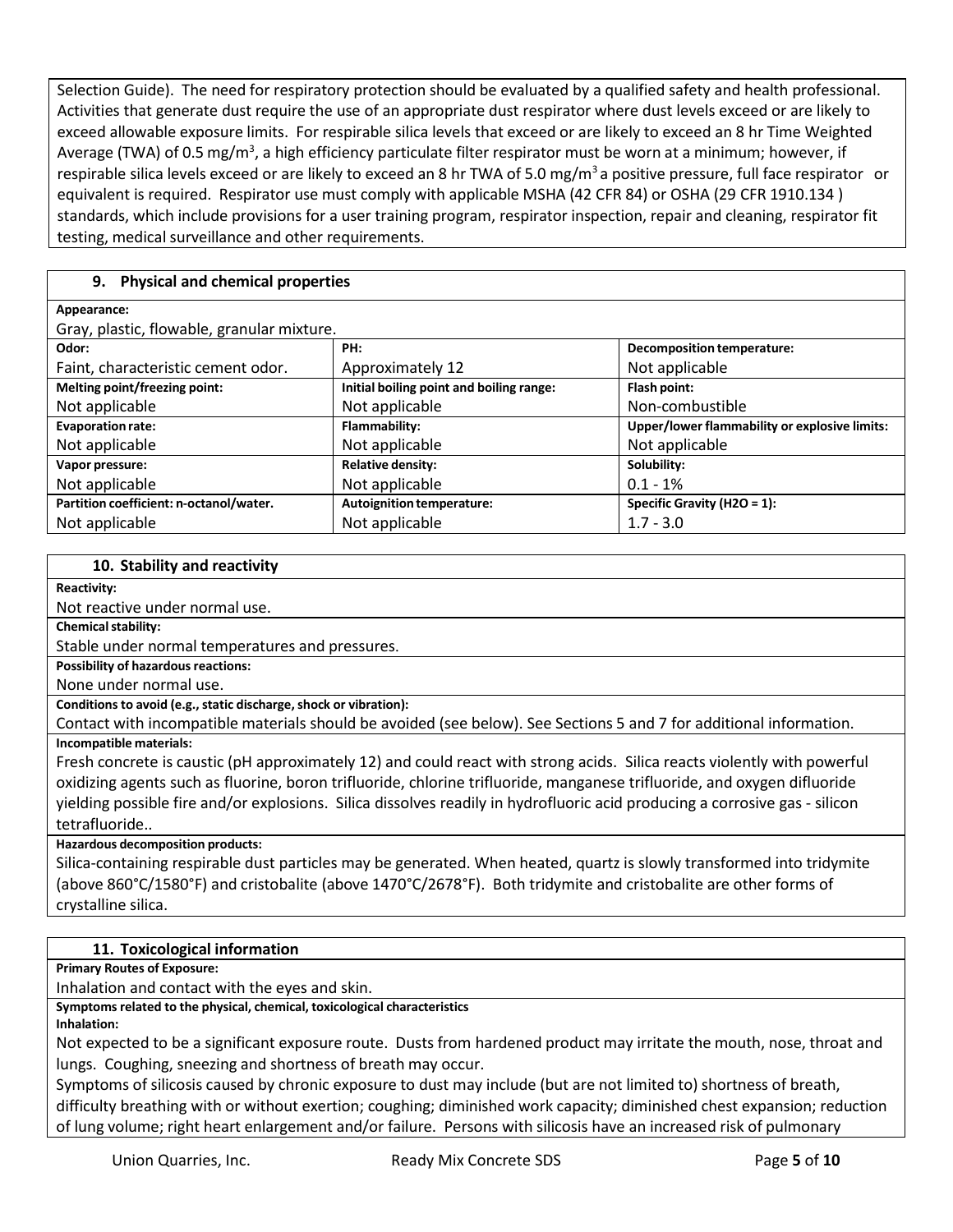## tuberculosis infection.

# **Eye Contact:**

Contact may result in chemical (caustic) burns and eye injury which may be progressive and could cause blindness. Symptoms may include tearing, redness, pain, swelling with blurred vision. Dusts from hardened product may be irritating.

#### **Skin Contact:**

May cause severe skin irritation with redness, pain, an itching or burning feeling, and swelling of the skin. More severe effects, including chemical (alkali) burns and skin ulcers may occur. Dusts from hardened product may be irritating and cause dermatitis after prolonged or repeated exposure.

#### **Ingestion:**

Direct contact with exposed tissues may result in severe irritation with pain, nausea, vomiting, and/or diarrhea and possibly chemical (alkali) burns.

# **Medical Conditions Aggravated by Exposure:**

Irritated or broken skin increases chance of contact dermatitis. Pre-existing medical conditions that may be aggravated by exposure include disorders of the eye, skin and lung (including asthma and other breathing disorders). Smoking tobacco will impair the ability of the lungs to clear themselves of dust.

# **Delayed and immediate effects and also chronic effectsfrom short- and long-term exposure:**

Hydraulic (Portland) cement may contain trace amounts of hexavalent chromium. Hexavalent chromium has been associated in some individuals with causing allergic reactions which may be manifested as contact dermatitis and skin ulcerations. Individuals who develop allergies to skin sensitizers such as hexavalent chromium, may experience a reaction upon repeated contact with those compounds. Irritated or broken skin is more likely to develop further complications such as ulcers and infection. Dermatitis and allergic reactions have been observed in workers with chronic exposure to fly ash. This was attributed to trace amounts of chromium, cobalt, nickel and other metals in the fly ash.

# The following information pertains to creating dust from hardened dry material:

Prolonged overexposure to respirable dusts in excess of allowable exposure limits can cause inflammation of the lungs leading to possible fibrotic changes, a medical condition known as pneumoconiosis.

Prolonged and repeated inhalation of respirable crystalline silica-containing dust in excess of allowable exposure limits may cause a chronic form of silicosis, an incurable lung disease that may result in permanent lung damage or death. Chronic silicosis generally occurs after 10 years or more of overexposure; a more accelerated type of silicosis may occur between 5 and 10 years of higher levels of exposure. In early stages of silicosis, not all individuals will exhibit symptoms (signs) of the disease. However, silicosis can be progressive, and symptoms can appear at any time, even years after exposure has ceased.

Repeated overexposures to very high levels of respirable crystalline silica for periods as short as six months may cause acute silicosis. Acute silicosis is a rapidly progressive, incurable lung disease that is typically fatal. Symptoms include (but are not limited to): shortness of breath, cough, fever, weight loss, and chest pain.

Respirable dust containing newly broken silica particles has been shown to be more hazardous to animals in laboratory tests than respirable dust containing older silica particles of similar size. Respirable silica particles which had aged for sixty days or more showed less lung injury in animals than equal exposures of respirable dust containing newly broken particles of silica.

There are reports in the literature suggesting that excessive crystalline silica exposure may be associated with autoimmune disorders and other adverse health effects involving the kidney. In particular, the incidence of scleroderma (thickening of the skin caused by swelling and thickening of fibrous tissue) appears to be higher in silicotic individuals. To date, the evidence does not conclusively determine a causal relationship between silica exposure and these adverse health effects.

# **Carcinogenicity:**

Epidemiology studies on the association between crystalline silica exposure and lung cancer have had both positive and negative results. There is some speculation that the source and type of crystalline silica may play a role. Studies of persons with silicosis indicate an increased risk of developing lung cancer, a risk that increases with the level and duration of exposure. It is not clear whether lung cancer develops in non-silicotic patients. Several studies of silicotics do not account for lung cancer confounders, especially smoking, which have been shown to increase the risk of developing lung disorders, including emphysema and lung cancer.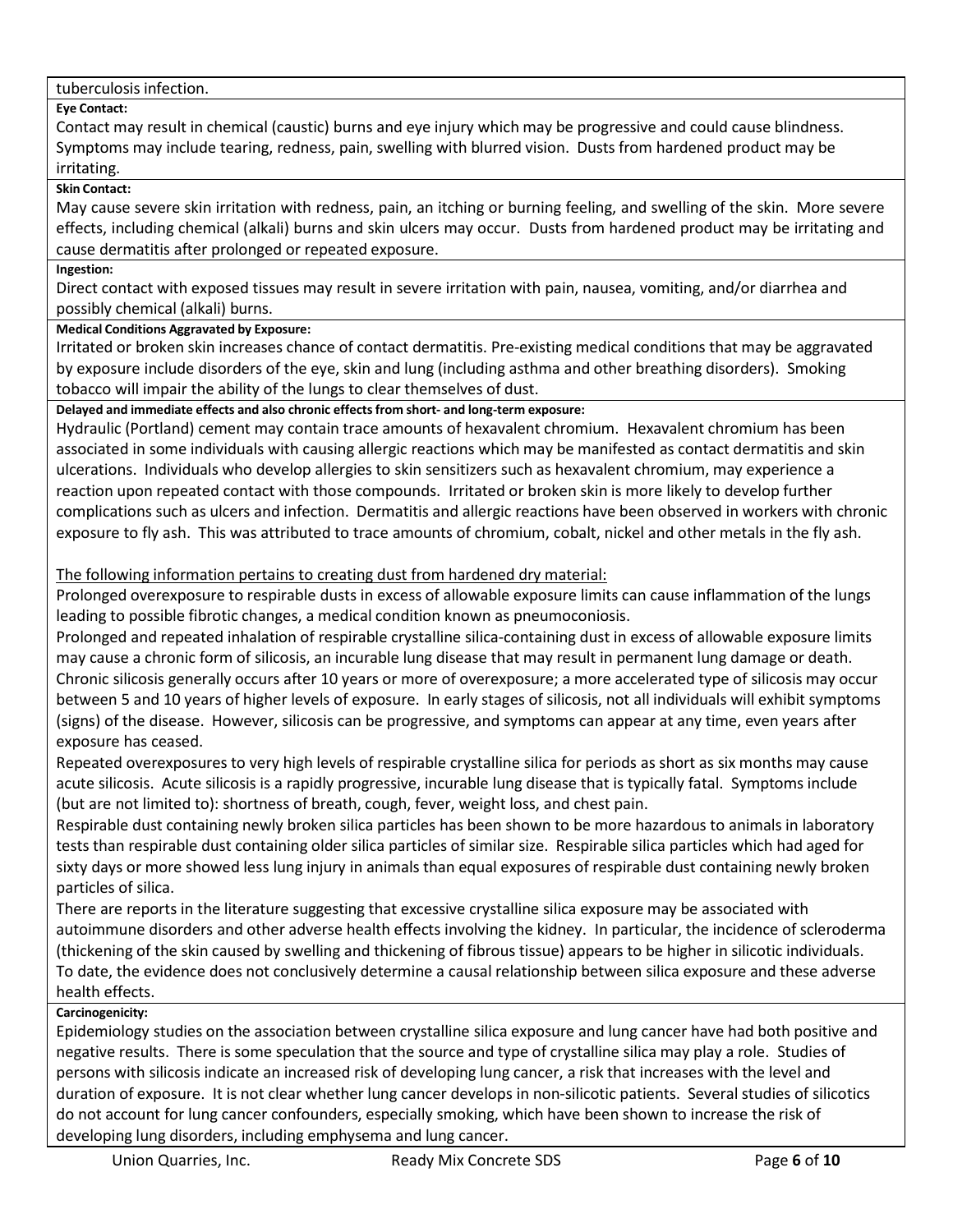In October 1996, an IARC Working Group designated respirable crystalline silica as carcinogenic (Group 1). In 2012, an IARC Working Group re-affirmed that inhalation of crystalline silica was a known human carcinogen. The NTP's Report on Carcinogens, 9th edition, lists respirable crystalline silica as a "known human carcinogen." In the year 2000, the American Conference of Governmental Industrial Hygienists (ACGIH) listed respirable crystalline silica (quartz) as a suspected human carcinogen (A-2). These classifications are based on sufficient evidence of carcinogenicity in certain experimental animals and on selected epidemiological studies of workers exposed to crystalline silica.

**Additional information on toxicological-effects: Acute toxicity:** Not classified

**Skin corrosion/irritation:** Causes severe skin burns and eye damage

**Serious eye damage/eye irritation:** Causes serious eye damage.

**Respiratory sensitization:** Not classified.

**Skin sensitization:** Not classified.

**Germ cell Mutagenicity:** Not classified

**Carcinogenicity:** May cause cancer (Inhalation).

**Reproductive toxicity:** Not classified

**Specific target organ toxicity - single exposure:** May cause respiratory irritation

**Specific target organ- toxicity – repeated exposure:** May causes damage to organs (lungs, respiratory system) through prolonged or repeated exposure (inhalation)

**Aspiration toxicity:** Not classified (not applicable- solid material)

| 12. Ecological information                              |
|---------------------------------------------------------|
| Ecotoxicity (aquatic and terrestrial, where available): |
| Not determined                                          |
| Persistence and degradability:                          |
| Not determined                                          |
| Bioaccumulative potential.                              |
| Not determined                                          |
| Mobility in soil.                                       |
| Not determined                                          |
| Other adverse effects.                                  |
| Not determined                                          |

#### **13. Disposal considerations**

**Safe handling and disposal of waste:**

Material can be retained until it hardens, and then disposed of as solid waste. Place contaminated materials in appropriate containers and dispose of in a manner consistent with applicable federal, state, and local regulations. Prevent from entering drainage, sewer systems, and unintended bodies of water. It is the responsibility of the user to determine, at the time of disposal, whether product meets criteria for hazardous waste. Product uses, transformations, mixture and processes, may render the resulting material hazardous.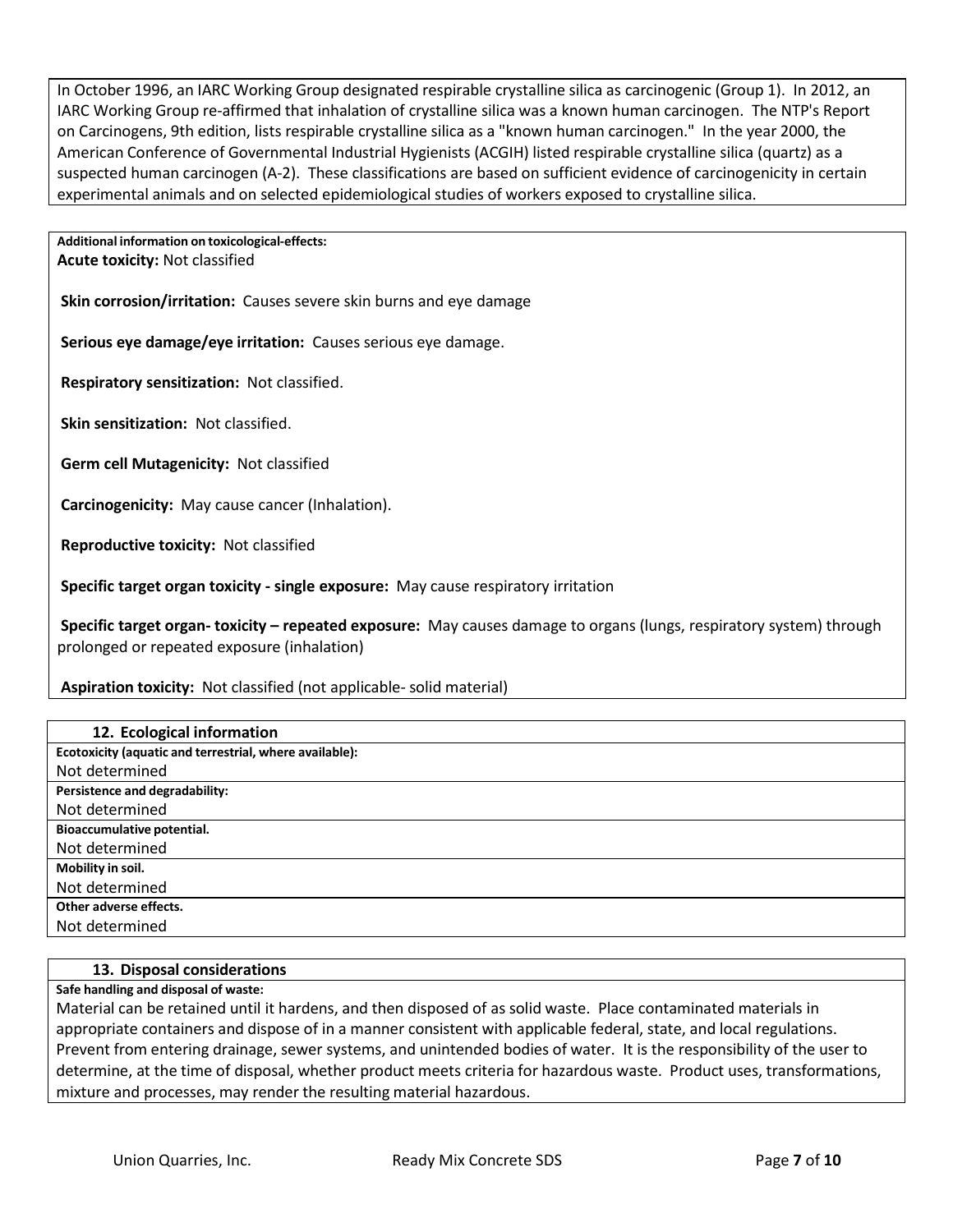# **14. Transport information**

Г

| 14. Hansport implified on       |  |
|---------------------------------|--|
| <b>UN Number:</b>               |  |
| Not regulated.                  |  |
| <b>UN Proper shipping name:</b> |  |
| Not regulated.                  |  |
| <b>Transport Hazard class:</b>  |  |
| Not applicable.                 |  |
| Packing group, if applicable:   |  |
| Not applicable.                 |  |
| Marine pollutant (Yes/No):      |  |
| Not applicable.                 |  |

#### **15. Regulatory information**

**Toxic Substances Control Act (TSCA):**

The components in this product are listed on the TSCA Inventory or are exempt.

**Comprehensive Environmental Response, Compensation and Liability Act (CERCLA):**

Releases of this material to air, land, or water are not reportable to the National Response Center under the

Comprehensive Environmental Response, Compensation, and Liability Act (CERCLA) or to state and local emergency planning committees under the Superfund Amendments and Reauthorization Act.

**Superfund Amendments and Reauthorization Act of 1986 (SARA), Title III:**

Section 302 extremely hazardous substances: None

Section 311/312 hazard categories: Delayed Health

Section 313 reportable ingredients at or above de minimus concentrations: None

**California Proposition 65:**

This product contains a chemical (crystalline silica, chromium, cobalt, nickel) known to the State of California to cause cancer.

#### **State Regulatory Lists:**

Each state may promulgate standards more stringent than the federal government. This section cannot encompass an inclusive list or all state regulations. Therefore, the user should review the components listed in Section 2 and consult state or local authorities for specific regulations that apply.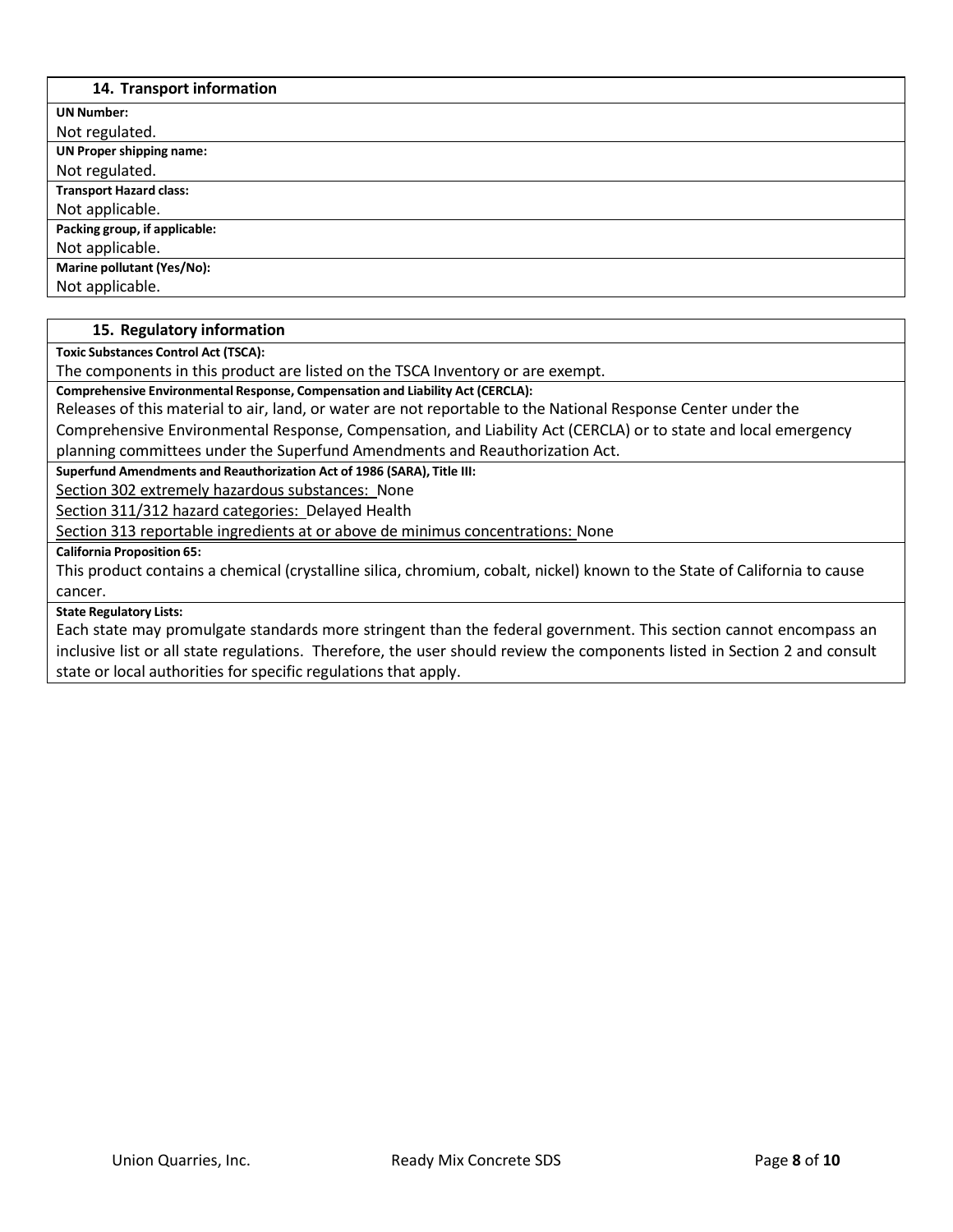#### **Disclaimer**

| NO WARRANTY IS MADE, EXPRESS OR IMPLIED, OF MERCHANTABILITY, FITNESS FOR A PARTICULAR PURPOSE OR<br><b>OTHERWISE.</b>                                                                                                                                                                                                                                                                                                                                                                                             |
|-------------------------------------------------------------------------------------------------------------------------------------------------------------------------------------------------------------------------------------------------------------------------------------------------------------------------------------------------------------------------------------------------------------------------------------------------------------------------------------------------------------------|
| Concrete should only be used by knowledgeable persons. Vital to using the product safely requires the<br>user to recognize that portland cement chemically reacts with water and that some of the intermediate<br>products of this reaction, during the setting stage, are the cause of the hazards when handling this<br>product.                                                                                                                                                                                |
| While the information provided in this material safety data sheet is believed to provide a useful<br>summary of the hazards of concrete, as it is commonly used, one cannot anticipate and provide all of<br>the information that might be needed in every situation. Inexperienced product users should obtain<br>proper training before using this product.                                                                                                                                                     |
| The data furnished in this sheet does not address hazards that may be posed by other materials mixed<br>with concrete. Users should review other relevant material safety data sheets before working with<br>concrete or working with products containing cement.                                                                                                                                                                                                                                                 |
| No representations or warranties with respect to the accuracy or correctness of this information, or of<br>any kind or nature whatsoever are given, made, or intended by Union Quarries, Inc No legal<br>responsibility whatsoever is assumed for this information, or for any injuries or damages, however<br>caused, which may result from the use of this information. This information is offered solely for<br>informational purposes and is subject to your own independent investigation and verification. |
| <b>Issue date:</b>                                                                                                                                                                                                                                                                                                                                                                                                                                                                                                |
| 8/12/16                                                                                                                                                                                                                                                                                                                                                                                                                                                                                                           |
| <b>Revision date:</b><br>8/12/16                                                                                                                                                                                                                                                                                                                                                                                                                                                                                  |
|                                                                                                                                                                                                                                                                                                                                                                                                                                                                                                                   |

**Union Quarries, Inc. 102 Bonnybrook Rd. Carlisle, PA 17013**